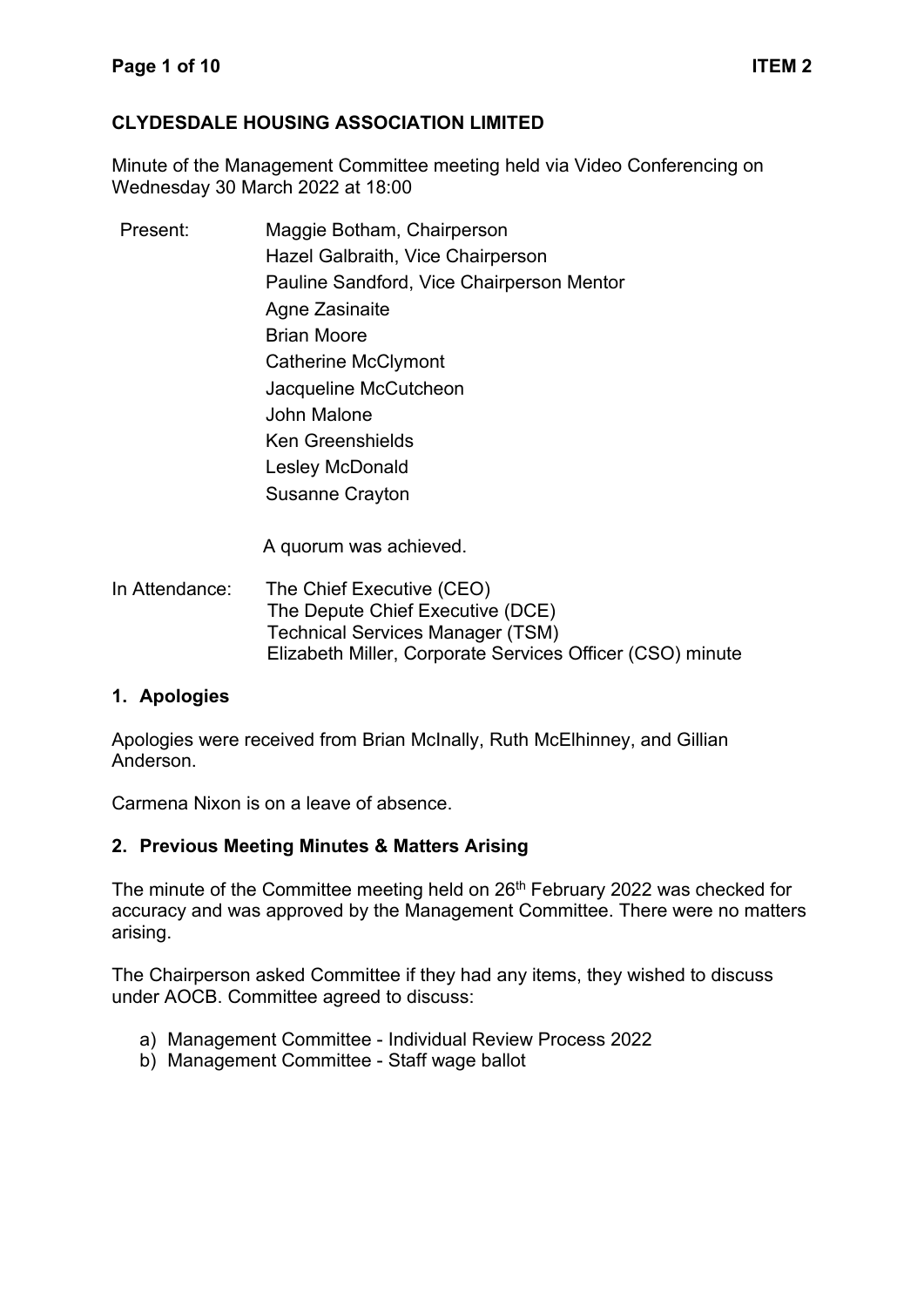## **3. Conflicts of Interest**

- Susanne Crayton declared a conflict of interest for agenda item 16 McAlpine Park: Scottish Water Vesting of WWPS
- Ken Greenshields, Jacqueline McCutcheon, The CEO, DCE and TSM all declared a conflict of interest for agenda Item AOCB, staff wage ballot.

# **4. Notifiable Events**

The Chairperson asked the CEO to present the report. The CEO gave Committee an overview of the report and advised they had no further updates to report.

i) Committee considered the report and agreed that the actions of the Association have been satisfactory in relation to Notifiable Events.

## **5. Actions from Previous Meetings**

The Chairperson asked the CEO to present the report to Committee. The CEO gave Committee an overview of the report and advised they had nothing further to add. Committee discussed:

- Page 2, meeting 26<sup>th</sup> May 2021, Report back to MC on review and evaluation of remote working for staff – The CEO and DCE gave Committee details of the staff blended working group's remit and details of the discussions that have taken place. They advised Committee that Kim Beattie from EVH will join the April 2022 working group meeting to go over the draft hybrid working plans and will prepare a report on their findings. Committee agreed that the report should be taken to the Staffing Sub-Committee before being presented to the full Management Committee in May or June 2022.
	- i) Committee considered the Actions from Previous Meetings Report and agreed progress is satisfactory.

## **6. Health & Safety Update**

The Chairperson asked the CEO to present the report to Committee. The CEO gave Committee an overview of the report and advised they had no further Health & Safety matters to report.

**i)** Committee considered the Health & Safety Update Report and agreed progress is satisfactory.

## **7. Annual Insurance Renewal**

The Chairperson asked the CEO to present the report to Committee on behalf of the FM. The CEO gave Committee details of the Associations current insurance policies and summarised the quotations received from the Association's insurance broker, Marsh, for the period 1 April 2022 to 31 March 2023. Committee discussed: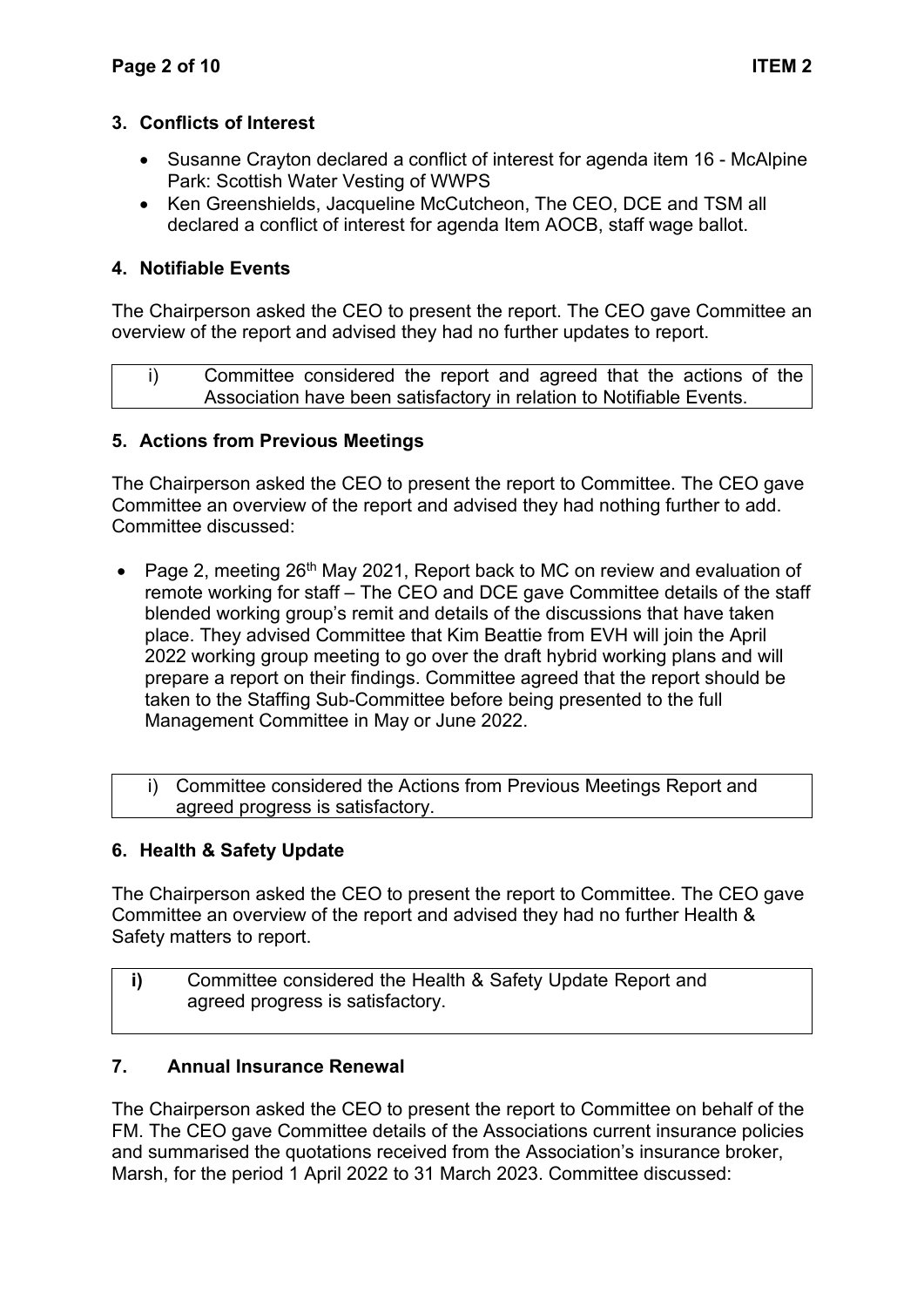- Page 2, Ogden discount rate The CEO told Committee that the Ogden Discount Rate is a calculation used to inform the calculation insurance companies make on how to award payment for losses to clients.
- Page 5, Computer, Terrorism The CEO told Committee that Cyber terrorism is an attack against information systems. Unlike cyber crime the cyber terrorist does not hold data to ransom the purpose of it is to cause the destruction or debilitation in systems. These attacks focus mainly on governmental departments or services.
- Page 6, Professional Indemnity Insurance The CEO gave Committee details of the professional services we provide.
- Page 4, Commercial Combined rate guarantee The CEO advised Committee that this means that the premium rate would be fixed at the 2022-23 level for 2023-24. The rate for 2022-23 is a high rate and by accepting the rate guarantee would mean the Association would not be able to negotiate a reduction in premium if the Association's claims experience were favourable in 2022-23 therefore, that is why the FM is recommending that Committee do not to accept the rate guarantee on the Property Owners Combined Policy.
- Page 7, Cyber & Cyber Crime The CEO gave Committee details of the work that has been undertaken by the Association to prevent and mitigate against cybercrime. They gave details of the sessions they had attended with the Scottish Business Reliance Centre, the Association's policies and procedures, the work that has been carried out on improving the Associations security procedures and data back-up arrangements. They told Committee it is therefore recommended that CHA renew the policy with a £500k limit of indemnity for Cyber Crime.
	- i) Committee agreed to accept the terms offered by Protector Forsikring ASA for the Property Owners Combined Policy (inc. Terrorism cover) until 31 March 2023.
	- ii) Committee agreed to accept the two-year Long-Term Agreement on the Property Owners Combined Policy (until 31 March 2024).
	- iii) Committee agreed not to accept the rate guarantee on the Property Owners Combined Policy.
	- iv) Committee agreed to accept the terms offered by AIG Europe for the Excess Liability Policy for the period to 31 March 2023.
	- v) Committee agreed to accept the terms offered by Allianz Insurance for the Computer Policy (inc. Terrorism cover) for the period to 31 March 2023.
	- vi) Committee agreed to accept the two-year Long-Term Agreement (until 31 March 2024) offered by Allianz.
	- vii) Committee agreed to accept the terms offered by Allianz Insurance for the Contractors All Risks Policy (inc. Terrorism cover) for the period to 31 March 2023.
	- viii)Committee agreed to accept the two-year Long-Term Agreement (until 31 March 2024) offered by Allianz.
	- ix) Committee agreed to accept the terms offered by Markel UK Ltd for the Professional Indemnity Policy for the period to 31 March 2023.
	- x) Committee agreed to accept the terms offered by Cfc Underwriting Limited for Directors & Officers/Entity Defence Liability/Crime for the period to 31 March 2023.
	- xi) Committee agreed to accept the terms offered by Cfc Underwriting Limited with £500k limit of indemnity for Cyber Crime & £1m for Cyber Incident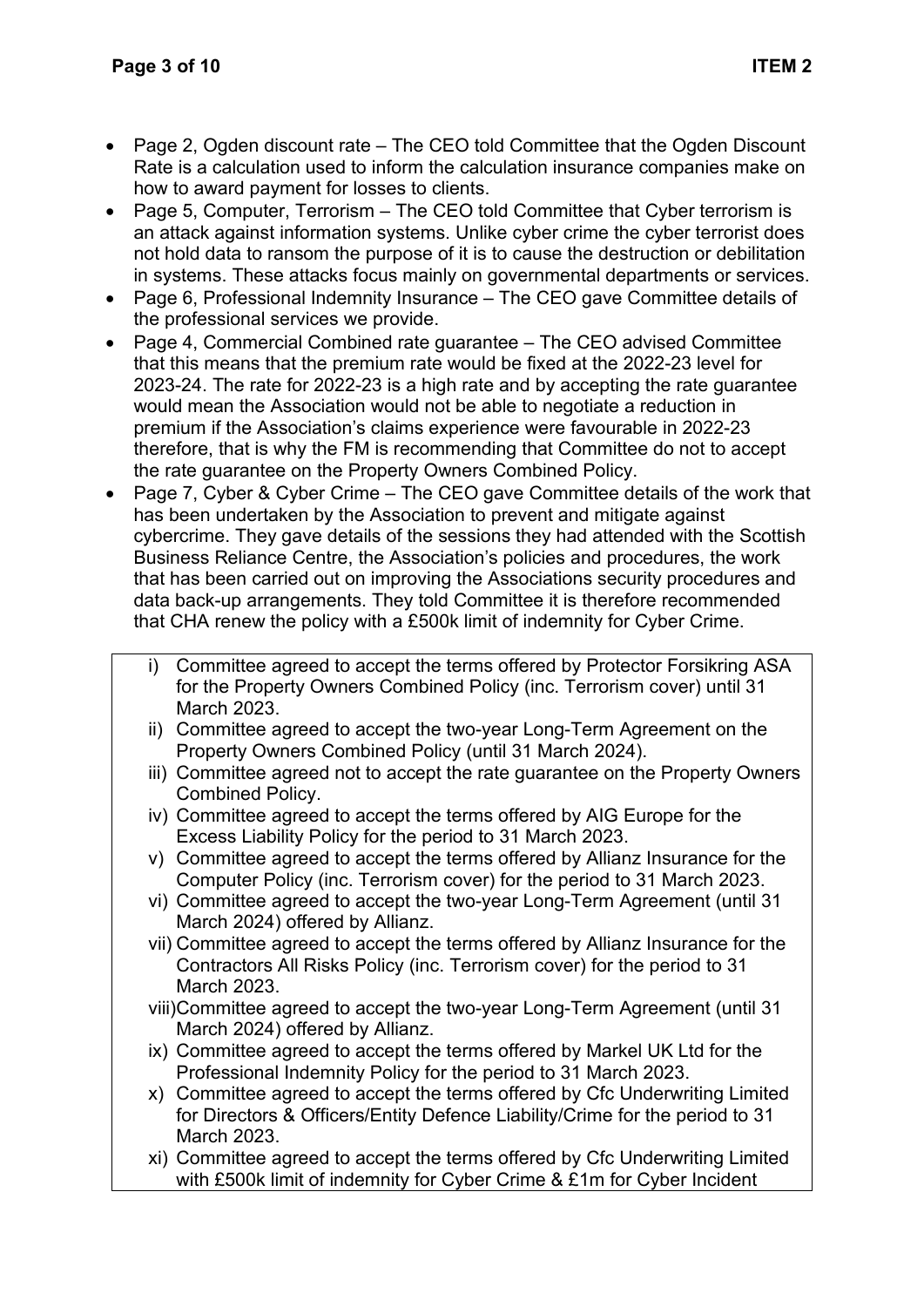Response for the Crime & Cyber Crime Policy for the period to 31 March 2023.

- xii) Committee agreed to accept the terms offered by Chubb European Group SE for the Group Personal Accident policy for the period to 31 March 2023.
- xiii) Committee agreed to accept the terms offered by Markel Legal Expenses Insurance for the Legal Expenses policy for the period to 31 March 2023.
- xiv) Committee agreed to pay the broker fee to Marsh.
- xv) Committee agreed to delegate authority to the Finance Manager to renew the insurance portfolio for the period 1 April 2021 to 31 March 2023.

#### **8. COVID-19 Update**

The Chairperson asked the CEO to present the report to Committee. The CEO told Committee that they had been notified that from April 2022 RSL's no longer need to submit the COVID 19 return to the Scottish Housing Regulator. They told Committee that prior to receiving the COVID 19 update report they received the Corporate Scorecard reports. Committee discussed:

- The Corporate Scorecards Committee agreed that as items still impacted by COVID 19 would continue be noted within the data reported then they replace the Covid-19 report with the Corporate Scorecard.
- Page 11, Planned and Cyclical Works, heating contract Committee asked the TSM about tenants refusing to have new heating installed. The TSM advised that this has occurred, and the steps taken by the Technical Services Team to help tenants transition to the new heating system.

| Committee considered the report and agreed that progress in managing |
|----------------------------------------------------------------------|
| the impact of Covid-19 has been satisfactory.                        |

## **9. 2022/23 Operational Targets**

The Chairperson asked the DCE to present the report. The DCE presented the proposals for the Housing Management targets for 2022-2023 to Committee. They gave Committee details on the information contained within the balanced scorecards and details of the discussion that had taken place with the Housing Management Team to discuss the year-to-date performance for all the indicators and the proposed targets for the year ahead. The DCE also asked for Committee's view on the Committee Attendance target for 2022-2023. Committee discussed:

- Committee Attendance Target for 2022-2023- After discussion Committee agreed to keep the Committee Attendance Target at 75%.
- CHA Lets Report The DCE advised this would be forwarded to them.

The TSM presented the proposals for the Technical Services targets for 2022-2023 to Committee. They gave Committee details on the information contained within the balanced scorecards and details of the discussion that had taken place with the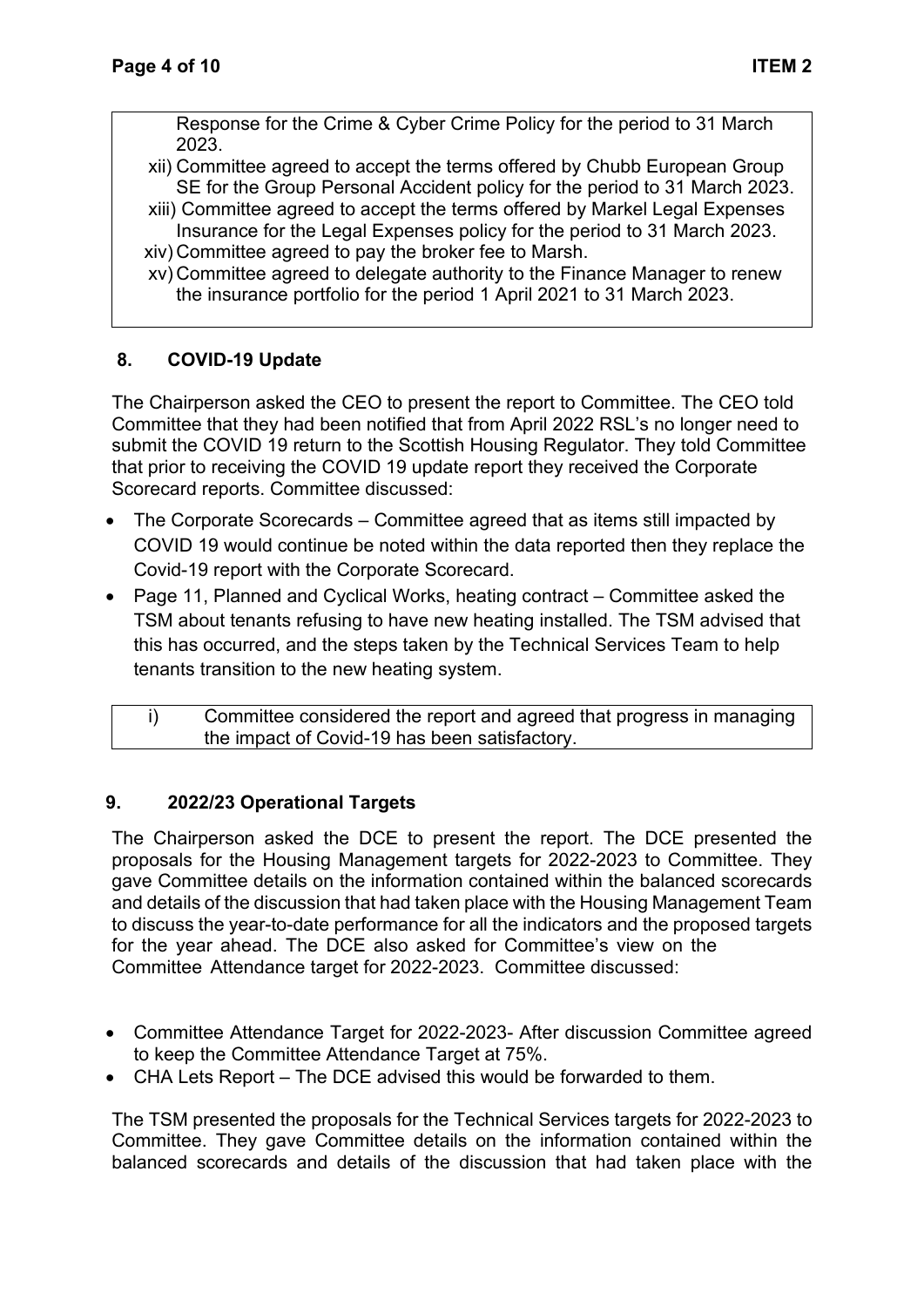Technical Services Team to discuss the year-to-date performance for all the indicators and the proposed targets for the year ahead. Committee discussed:

- ARC indictor nine, Average length of time taken to complete non-emergency repairs – The TSM advised that external factors beyond CHA's control such as COVID 19 and difficulty in sourcing some materials made it hard to achieve the 2021-2022 target. The target for 2022-2023 reflects the difficulties experienced in 2021-2022 however, this can be reviewed and amended when the targets are next presented to Committee in March 2023.
	- i) Committee considered and agreed there was sufficient information to approve the 2022-2023 Housing Management & Technical Services targets.
	- ii) Committee considered and approved the targets noted on both spreadsheets.

# **10. Strategy:**

# **10.1 2019/2022 Business Plan Update**

The Chairperson invited the CEO to present the report. The CEO provided Committee with the details of the progress made against each Strategic Objectives. They advised that the Covid-19 pandemic has had an adverse effect on the Association's ability to achieve Strategic Objectives 3, 4, 7 and 8. They told Committee that the Association remains focused on managing and reviewing strategic and operational risks presented by the pandemic. Committee discussed:

- Impact of COVID 19 on 2019/2022 Business Plan strategic objectives The CEO told Committee that the COVID 19 report, introduced to Committee in June 2020, highlighted the challenges the Association faced by the pandemic. The CEO advised that they will include a summary on the impact of COVID 19 on the Association within the 2022/25 Business Plan write up.
	- i) Committee considered the progress made against each Strategic Objective from the 2019/2022 Business Plan and agreed this is satisfactory.
	- ii) Committee agreed that Strategic Objective 4 (Develop an ICT Strategy) be continued into the 2022/25 Business Plan with a target completion timescale of 30 September 2022.

## **10.2 2022/25 Business Plan**

The Chairperson invited the CEO to present the report. The CEO reminded Committee of the business planning event held on Saturday 4 September 2021 which was facilitated by Mulholland Housing Consultancy and the outputs of the event that were reported to Management Committee on 30 September 2021 and subsequently approved.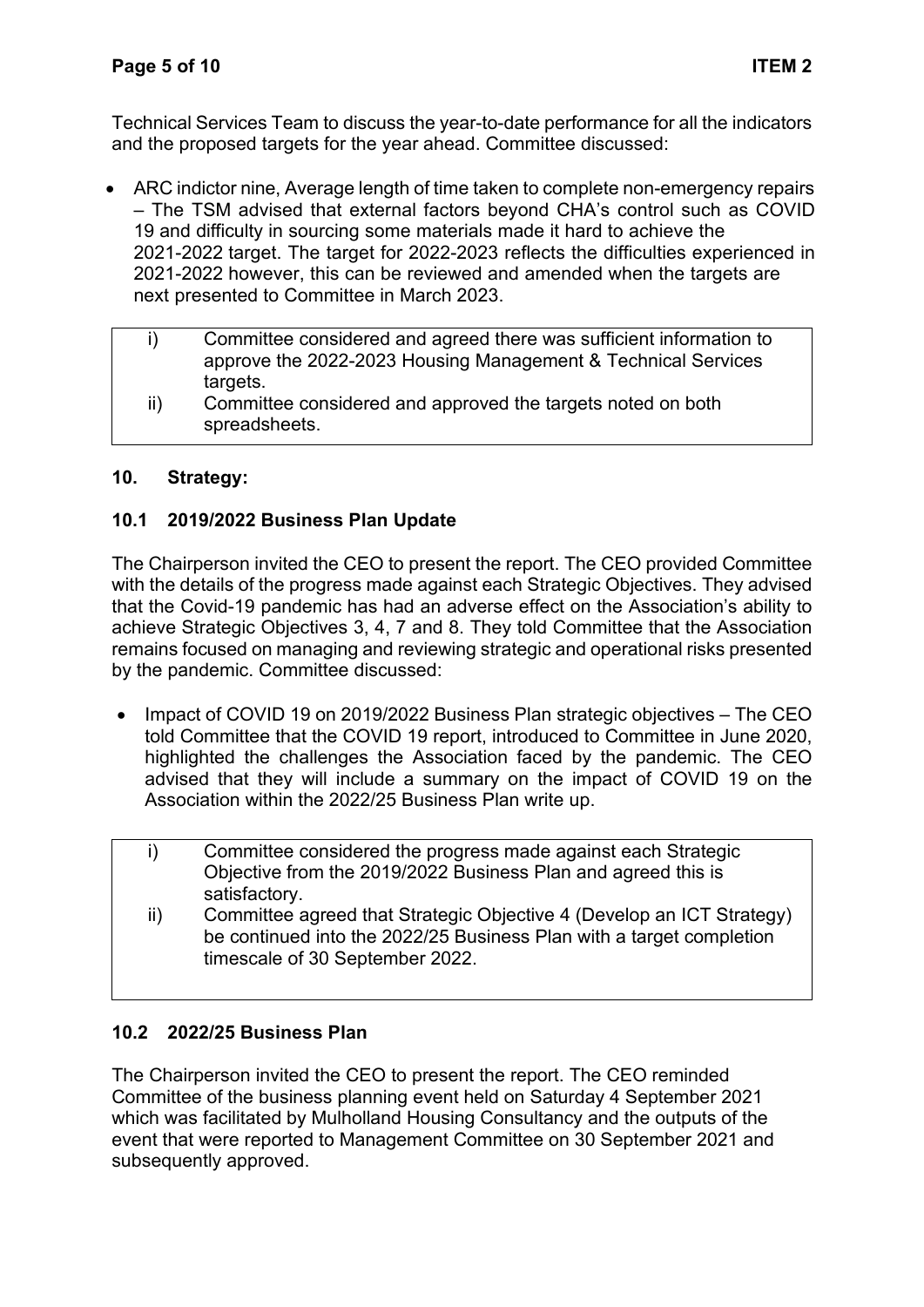The CEO gave Committee details of the draft business plan objectives and advised that once Committee had approved the final Business Plan Objectives, and following tenant engagement, the CEO and Management Team will develop a full write-up of the Business Plan and will bring it to the Management Committee scheduled to take place in June 2022.

|               | Committee noted the content of this report and the draft Business Plan |
|---------------|------------------------------------------------------------------------|
|               | Objective presented in section 3.                                      |
| $\mathsf{ii}$ | Committee approved the 2022/25 Business Plan Objectives as             |
|               | presented without any changes.                                         |
|               |                                                                        |

## **10.3 Risk Management Report**

The Chairperson invited the CEO to present the report. The CEO gave Committee an overview of the report and advised they had no further updates.

| Committee considered the report and the risk management documents |
|-------------------------------------------------------------------|
| and agreed that CHA's arrangements for risk management are        |
| acceptable.                                                       |

## **10.4 Annual Treasury Management Strategy**

The Chairperson invited the CEO to present the report in the Finance Manager's absence. The CEO told Committee that the Annual Treasury Management Strategy report is presented to them annually in line with CHA's Treasury Management Policy. They gave Committee an overview of the Association's strategy for the year from 1 April 2022 to 31 March 2023.

- i) Committee reviewed and discussed the Annual Treasury Management Strategy.
	- ii) Committee approved the Annual Treasury Management Strategy.
	- iii) Committee agreed the Treasury Management Strategy for the year to 31 March 2023.

The Chairperson announced a comfort break at 19:10 and asked attendees to return at 19:15.

## **11. Governance**

## **11.1 Committee Succession Planning**

The Chairperson gave Committee an overview of section 1 of the report, Committee Membership & Recruitment. They reminded Committee that in March 2021, Committee Members were asked to consider their interest in a future Office Bearer role. After the 2021 appraisal meetings the Office Bearer Succession process was agreed by the Committee. They also noted that the Chair and Vice Chair (Mentor) will schedule a discussion to review and evaluate the current arrangement and make recommendations to the Management Committee thereafter.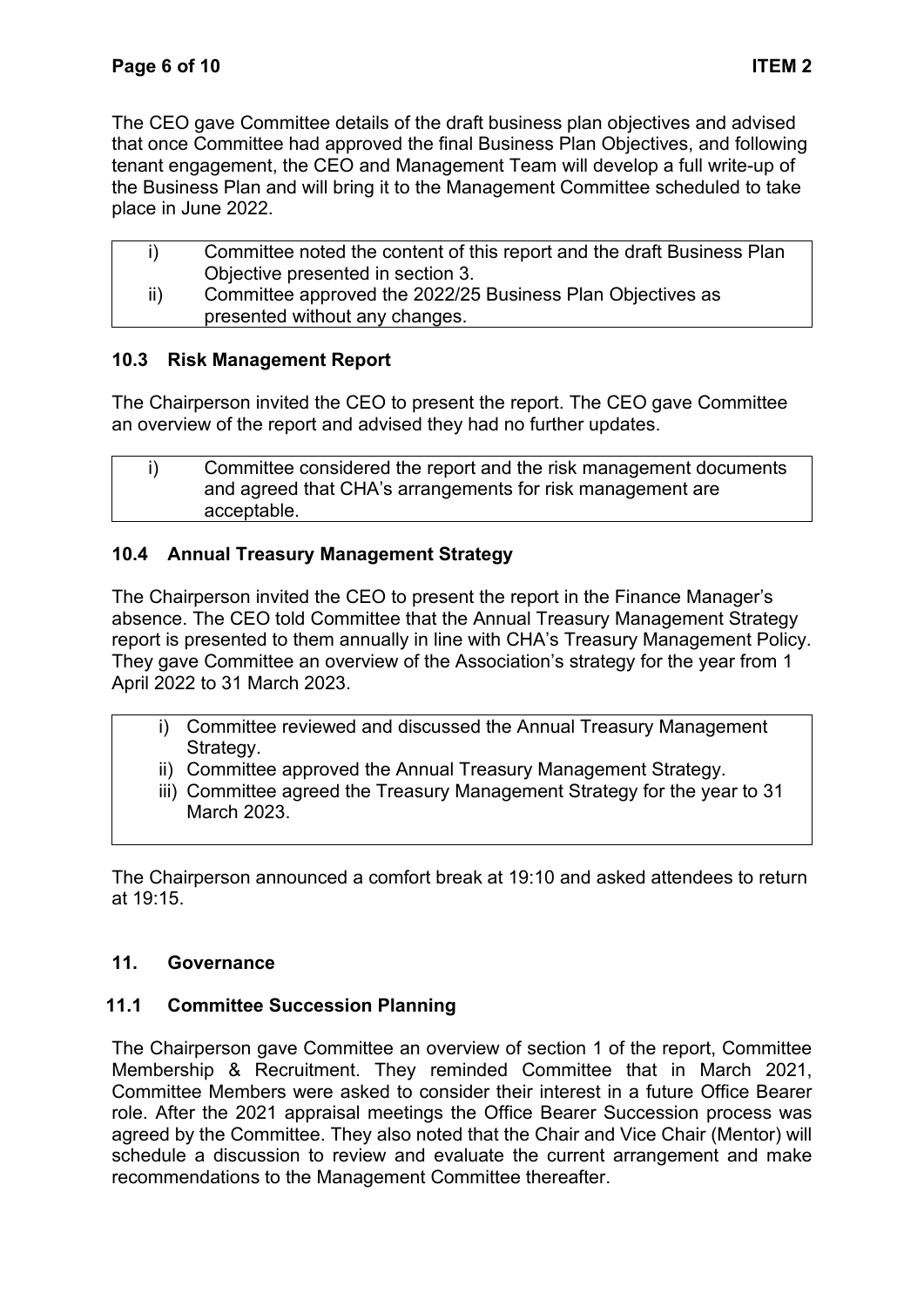Committee considered the report and agreed Clydesdale Housing i) Association's succession planning arrangements are satisfactory.

#### 11.2 Committee Training

The Chairperson gave Committee an overview of the report and asked them to note the training scheduled to take place in April and August 2022.

i) Committee noted the future training dates and agreed to update their Individual Learning statements to reflect the training they have undertaken.

#### 11.3 Annual Report on Disclosure of Interests

The Chairperson invited the CSO to present the report. The CSO gave Committee an overview of the report and advised they had nothing further to add to the report content.

i) Committee agreed that the Association's performance against the Disclosure of Interests Policy is satisfactory and evidence enough for assurance purposes.

#### $11.4$ **Membership Register Review**

The Chairperson invited the CSO to present the report. The CSO gave Committee an overview of the report and advise they had nothing further to add.



#### 12. Staff Issues

#### **12.1 Recruitment Update**

The Chairperson asked the CEO to present the report to Committee. The CEO told Committee that the Association had received a total of ten completed applications for the post of Housing Manager. The recruitment panel shortlisted six candidates for interview (two of which were internal candidates).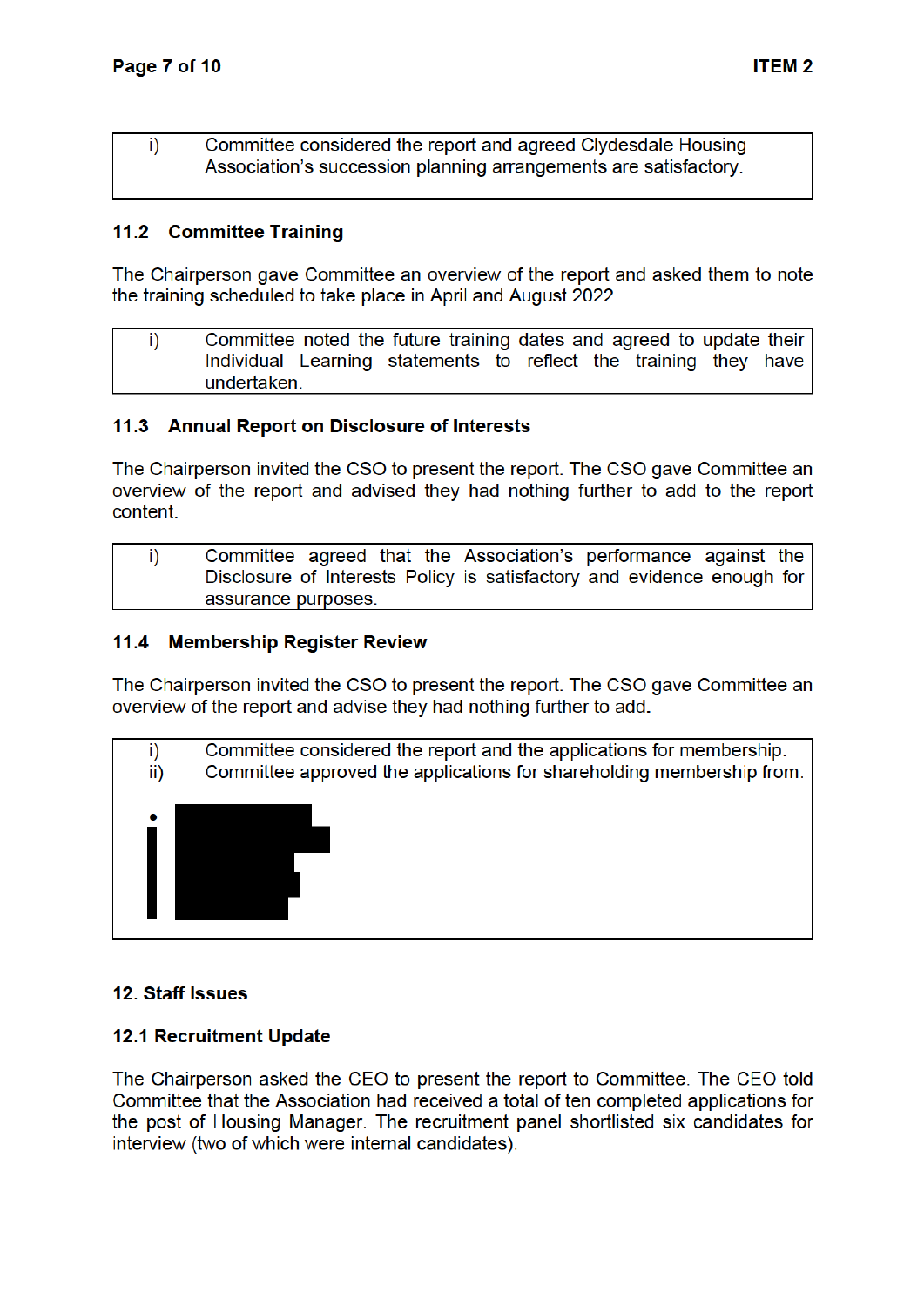They advised that all shortlisted candidates attended interview on 21 March 2022. Unfortunately, however, EVH were unable to attend interviews in a supporting role due to illness.

Committee were further advised that two candidates have been invited back for a second interview. This will take place on Tuesday 12 April 2022 and EVH have confirmed their ability to attend and support this final stage of the recruitment process. A report on the outcome of the recruitment process will be presented to Committee on 27 April 2022.

| Committee agreed that progress in recruiting for the Housing Manager |
|----------------------------------------------------------------------|
| post is satisfactory.                                                |

# **12.2 Attendance Report**

The Chairperson asked the DCE to present the report to Committee. The DCE gave Committee an overview of the report and advised that sickness levels for 2021-22 were 1.32% well below the target of 4%. Committee thanked staff for their dedication and effort during the past year.

- i) Committee considered the report and agreed no additional information is required.
- ii) Committee approved a reduced absence target of 2.5% for the year 2022- 2023.

## **13. Bad Debt Write-Off**

The Chairperson invited the DCE to present the report to Committee. The DCE gave Committee an overview of the report. They advised that in line with the Rent Arrears Policy they were asking for Committee's approval to write off the bad debt totalling £10,056.56.

|     | Committee considered and agreed there was sufficient information to |
|-----|---------------------------------------------------------------------|
|     | approve the bad debt write off.                                     |
| ii) | Committee approved the bad debt write off totalling £10,056.56.     |

## **14. Treasury Management Policy Review**

The Chairperson asked the CEO to present the report in the Finance Manager's absence. The CEO gave Committee and overview of the report and advised they had no updates to the report.

| i)   | Committee agreed to delay the review of the Treasury Management     |
|------|---------------------------------------------------------------------|
|      | Policy until December 2022.                                         |
| ii)  | Committee agreed to operate under the current Treasury Management   |
|      | Policy until the review is complete.                                |
| iii) | Committee delegated authority to the Finance Manager to approach    |
|      | DTP regarding the provision of treasury management training and     |
|      | guidance to staff and Committee prior to the review of the Treasury |
|      | <b>Management Policy.</b>                                           |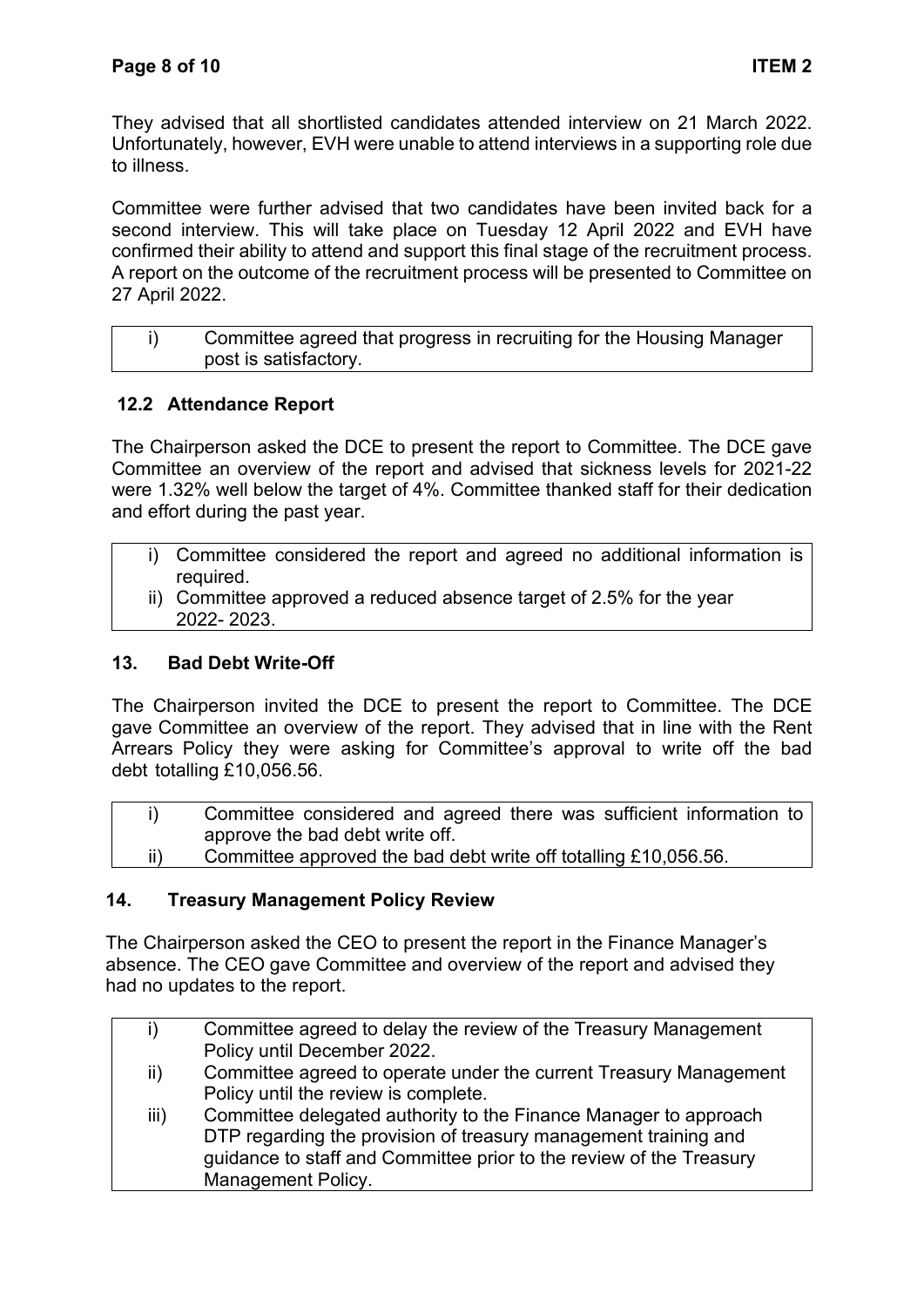## **15. Annual Compliments/Complaints Overview 2021/2022**

The Chairperson asked the DCE to present the report to Committee. The DCE provided Committee with an overview of the service delivery complaints and compliments received since 1st April 2019 until 28th February 2022. They made Committee aware of the types of stage 1 and stage 2 complaints received, the average number of days to complete each complaint category, details of the number of complaints upheld and why they were upheld and the lessons the Association learned from the complaints received.

The DCE also highlighted the number of compliments received and the positive impact this has on staff. Committee discussed:

• Planned and Cyclical Maintenance complaints – The DCE advised further details will be presented at the next Management Committee meeting scheduled to take place on Wednesday the 27<sup>th</sup> of April 2022

| Committee were satisfied with the level of information presented in the |
|-------------------------------------------------------------------------|
| report.                                                                 |

Susanne Crayton left the meeting at 19:45.

#### **16. McAlpine Park: Scottish Water Vesting of WWPS**

The Chairperson asked the TSM to present the report to Committee. The TSM gave Committee details of the problems experienced at the pumping station at the McAlpine Park development since handover. They advised that the Association has been pressing the developer to have the pumping station formally adopted by Scottish Water and now that this is imminent, they have been met with a large bill for the works that are required to bring it up to adoptable standard.

The costs to replace the pumps and bring the pumping station up to standard are £36,098.72. The developer is asking for the Association to pay half of these costs as most of the proposed works are to replace the damage to the pumps due to them clogging because of the continual disposal of inappropriate material. The TSM advised that there is no budget provision for these costs in the 2021-22 financial year, however, there is an underspent on planned and cyclical maintenance so the costs could be met from those budgets. Committee discussed:

- The reasons why the Association should pay to bring the pumping station up to standard – The TSM gave Committee examples of the damage caused by tenants and the work conducted by staff to deter tenants from damaging the pumps.
- Scottish Water adoption of the pumping station The TSM gave Committee details of the process for the transfer of ownership of the sewers to Scottish Water.
	- i) Committee considered the request from Wilson Developments and agreed that the Association meet half of the £36,098.72 remedial costs to return the pumping station at McAlpine Park, Biggar to an adoptable standard.